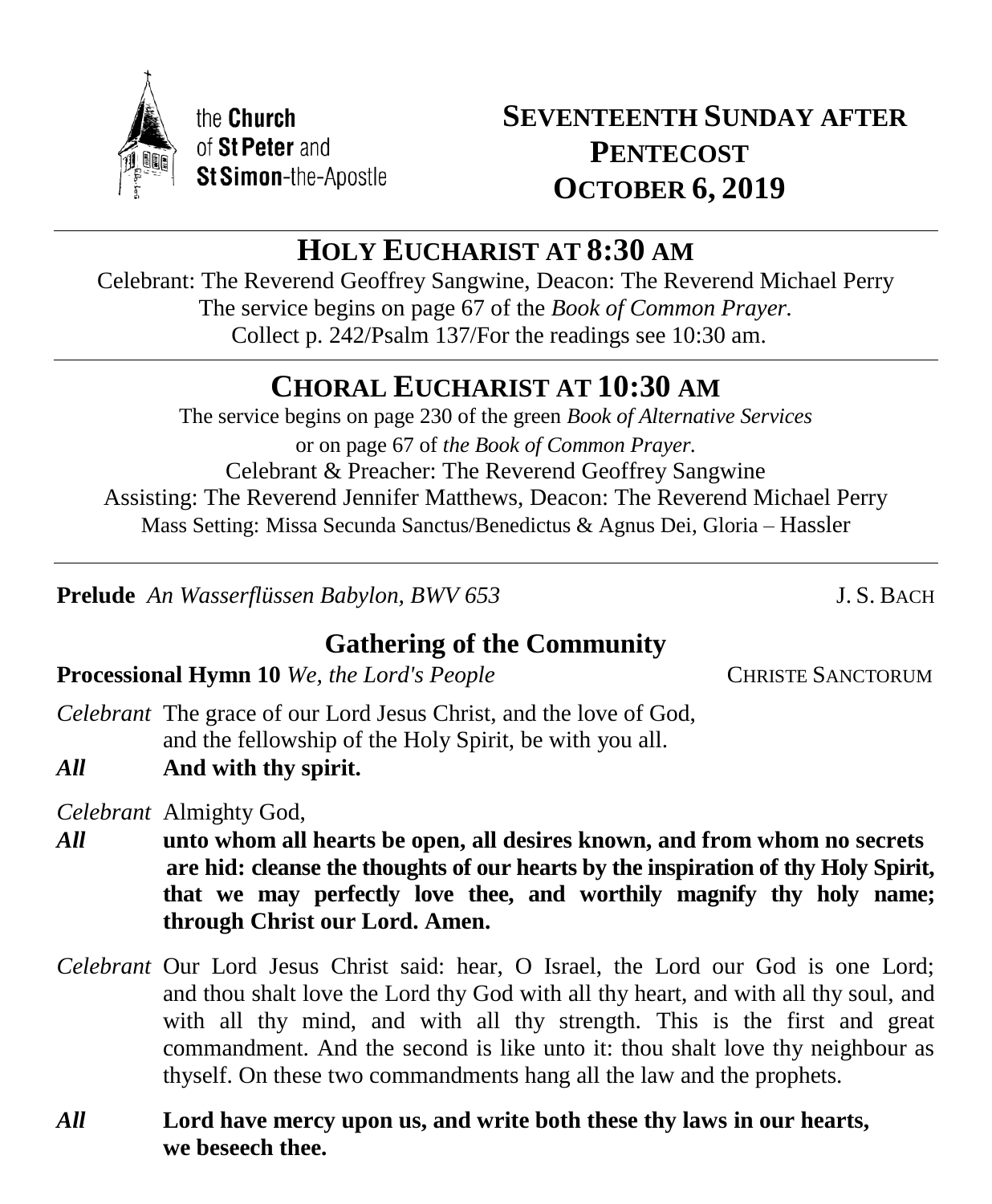#### **Gloria** HASSLER

*Celebrant* Glory be to God on high, *Choir\** and in earth peace, good will towards all. We praise thee, we bless thee, we worship thee, we glorify thee. we give thanks to thee for thy great glory, O Lord God, heavenly king, God the Father almighty. O Lord, the only-begotten Son, Jesus Christ; O Lord God, Lamb of God, Son of the Father, that takest away the sin of the world, have mercy upon us. Thou that takest away the sin of the world, receive our prayer. Thou that sittest at the right hand of God the Father, have mercy upon us. For thou only art holy; thou only art the Lord; thou only, O Christ, with the Holy Ghost, art most high in the glory of God the Father. Amen.

**See the note in the Fridgenotes**

#### **Collect of the Day**

*Celebrant* Almighty God, you have built your Church on the foundation of the apostles and prophets, Jesus Christ himself being the chief cornerstone. Join us together in unity of spirit by their teaching, that we may become a holy temple, acceptable to you; through Jesus Christ our Lord, who lives and reigns with you and the Holy Spirit, one God, now and for ever.

# **Proclamation of the Word**

**1**<sup>st</sup> Lesson *Lamentations 1:1-6* Read by Kenneth Clarke

*Reader* The  $1<sup>st</sup>$  Lesson is written in the  $1<sup>st</sup>$  chapter of the book of Lamentations, beginning at the  $1<sup>st</sup>$  verse.

How lonely sits the city that once was full of people! How like a widow she has become, she that was great among the nations! She that was a princess among the provinces has become a vassal. She weeps bitterly in the night, with tears on her cheeks; among all her lovers she has no one to comfort her; all her friends have dealt treacherously with her, they have become her enemies. Judah has gone into exile with suffering and hard servitude; she lives now among the nations, and finds no resting-place; her pursuers have all overtaken her in the midst of her distress. The roads to Zion mourn, for no one comes to the festivals; all her gates are desolate, her priests groan; her young girls grieve, and her lot is bitter. Her foes have become the masters, her enemies prosper, because the Lord has made her suffer for the multitude of her transgressions; her children have gone away, captives before the foe. From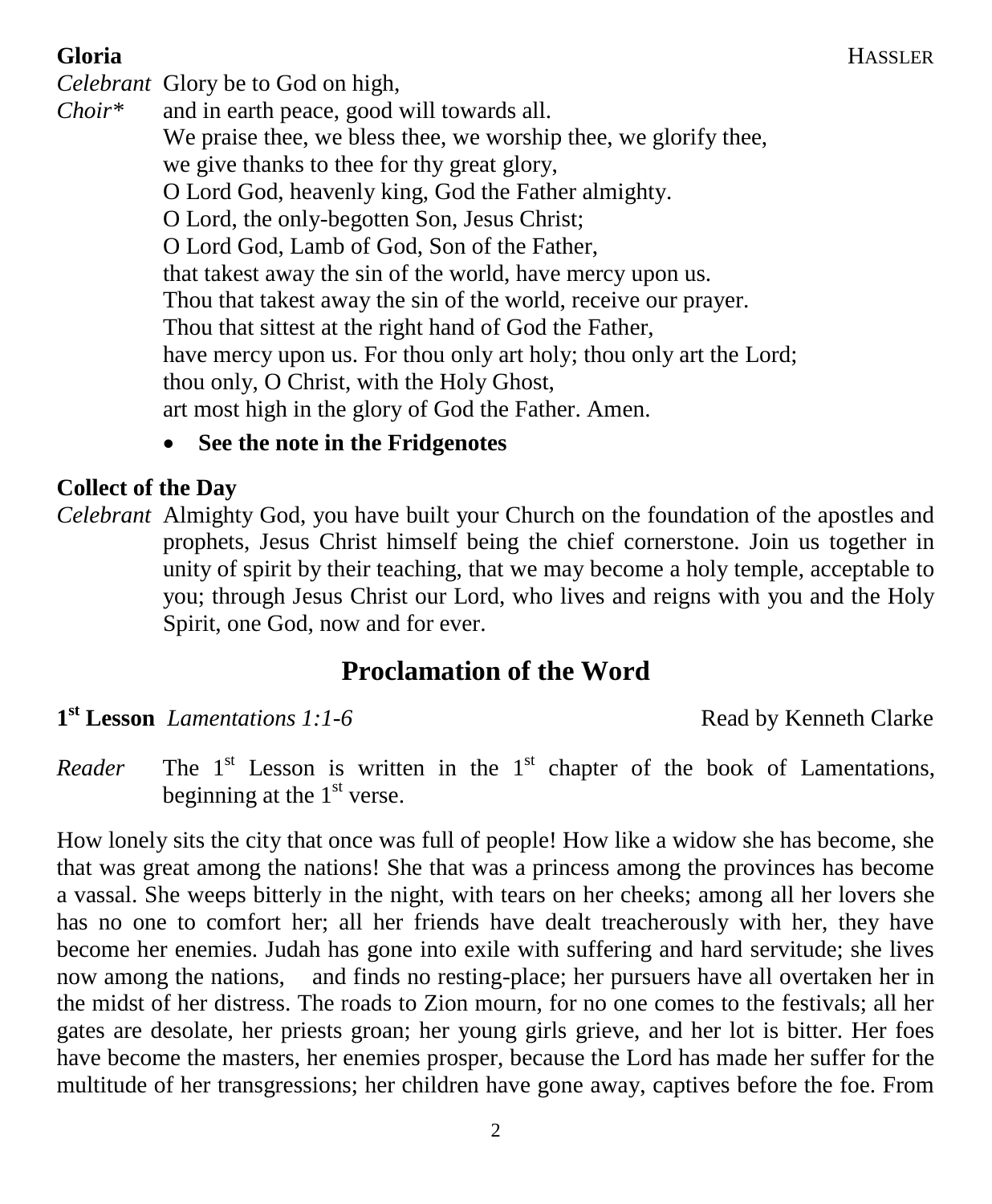daughter Zion has departed all her majesty. Her princes have become like stags that find no pasture; they fled without strength before the pursuer.

*Reader* The word of the Lord. *All* **Thanks be to God.**

**Psalm 137 J. TURLE (FROM PURCELL)** 



- 1. By the waters of Babylon we sat | down and | wept, / when we remembered | thee, O | Sion.
- 2. As for our harps, we | hanged them | up / upon the | trees that | are there|in.
- 3. For there they that led us away captive required of us a song, and they that | plundered us a | melody: / 'Sing us | one of the | songs of | Sion.'
- 4. How shall we | sing the LORD'S | song / - | in a | strange | land?
- 5. If I forget thee, | O Je|rusalem, / let my right | hand for|get her | cunning.
- 6. If I do not remember thee, let my tongue cleave to the  $| \text{ roof of my} | \text{mouth}; /$ yea, if I prefer not Je|rusa-lem | in my | mirth.

**2 nd Lesson** *2 Timothy 1:1-14* Read by Katherine Jones

*Reader* <sup>nd</sup> Lesson is written in the 1<sup>st</sup> chapter of the  $2<sup>nd</sup>$  Letter of Paul to Timothy, beginning at the  $1<sup>st</sup>$  verse.

Paul, an apostle of Christ Jesus by the will of God, for the sake of the promise of life that is in Christ Jesus, To Timothy, my beloved child: Grace, mercy, and peace from God the Father and Christ Jesus our Lord. I am grateful to God—whom I worship with a clear conscience, as my ancestors did—when I remember you constantly in my prayers night and day. Recalling your tears, I long to see you so that I may be filled with joy. I am reminded of your sincere faith, a faith that lived first in your grandmother Lois and your mother Eunice and now, I am sure, lives in you. For this reason I remind you to rekindle the gift of God that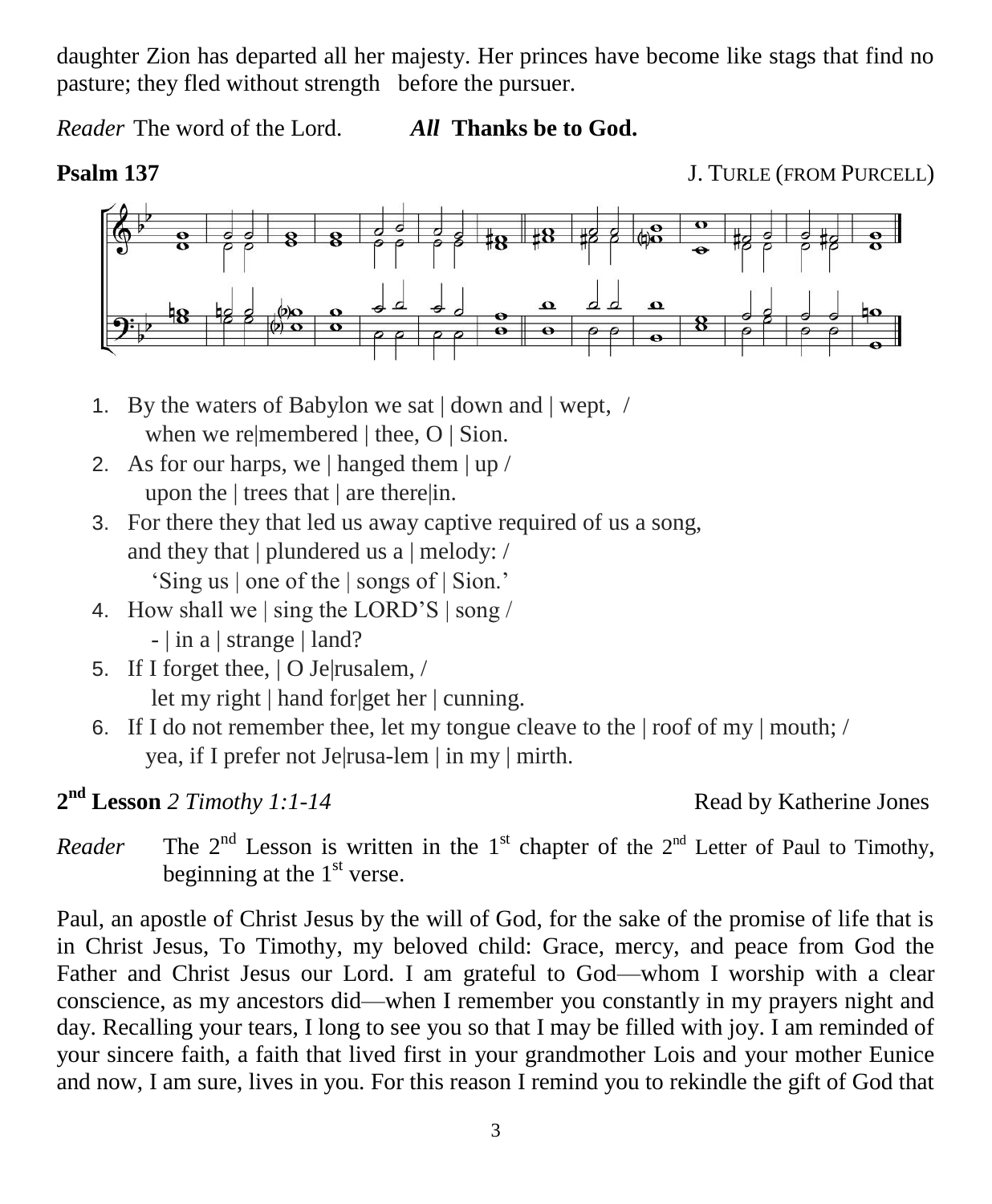is within you through the laying on of my hands; for God did not give us a spirit of cowardice, but rather a spirit of power and of love and of self-discipline. Do not be ashamed, then, of the testimony about our Lord or of me his prisoner, but join with me in suffering for the gospel, relying on the power of God, who saved us and called us with a holy calling, not according to our works but according to his own purpose and grace. This grace was given to us in Christ Jesus before the ages began, but it has now been revealed through the appearing of our Saviour Christ Jesus, who abolished death and brought life and immortality to light through the gospel. For this gospel I was appointed a herald and an apostle and a teacher, and for this reason I suffer as I do. But I am not ashamed, for I know the one in whom I have put my trust, and I am sure that he is able to guard until that day what I have entrusted to him. Hold to the standard of sound teaching that you have heard from me, in the faith and love that are in Christ Jesus. Guard the good treasure entrusted to you, with the help of the Holy Spirit living in us.

*Reader* The word of the Lord. *All* **Thanks be to God.**

**Gradual Hymn 560** *God, Whose Almighty Word* MOSCOW

**The Holy Gospel** *Luke 17:5-10* The Reverend Michael Perry

*Gospeller* The Lord be with you.

*All* **And with thy spirit.**

*Gospeller* The Holy Gospel is written in the 17<sup>th</sup> chapter of the Gospel according to St. Luke, beginning at the  $5<sup>th</sup>$  verse.

## *All* **Glory be to thee, O Lord.**

The apostles said to the Lord, 'Increase our faith!' The Lord replied, 'If you had faith the size of a mustard seed, you could say to this mulberry tree, "Be uprooted and planted in the sea", and it would obey you. 'Who among you would say to your slave who has just come in from ploughing or tending sheep in the field, "Come here at once and take your place at the table"? Would you not rather say to him, "Prepare supper for me, put on your apron and serve me while I eat and drink; later you may eat and drink"? Do you thank the slave for doing what was commanded? So you also, when you have done all that you were ordered to do, say, "We are worthless slaves; we have done only what we ought to have done!"

## *Gospeller* The Gospel of Christ. *All* **Praise be to thee, O Christ.**

**Homily The Reverend Geoffrey Sangwine** 

4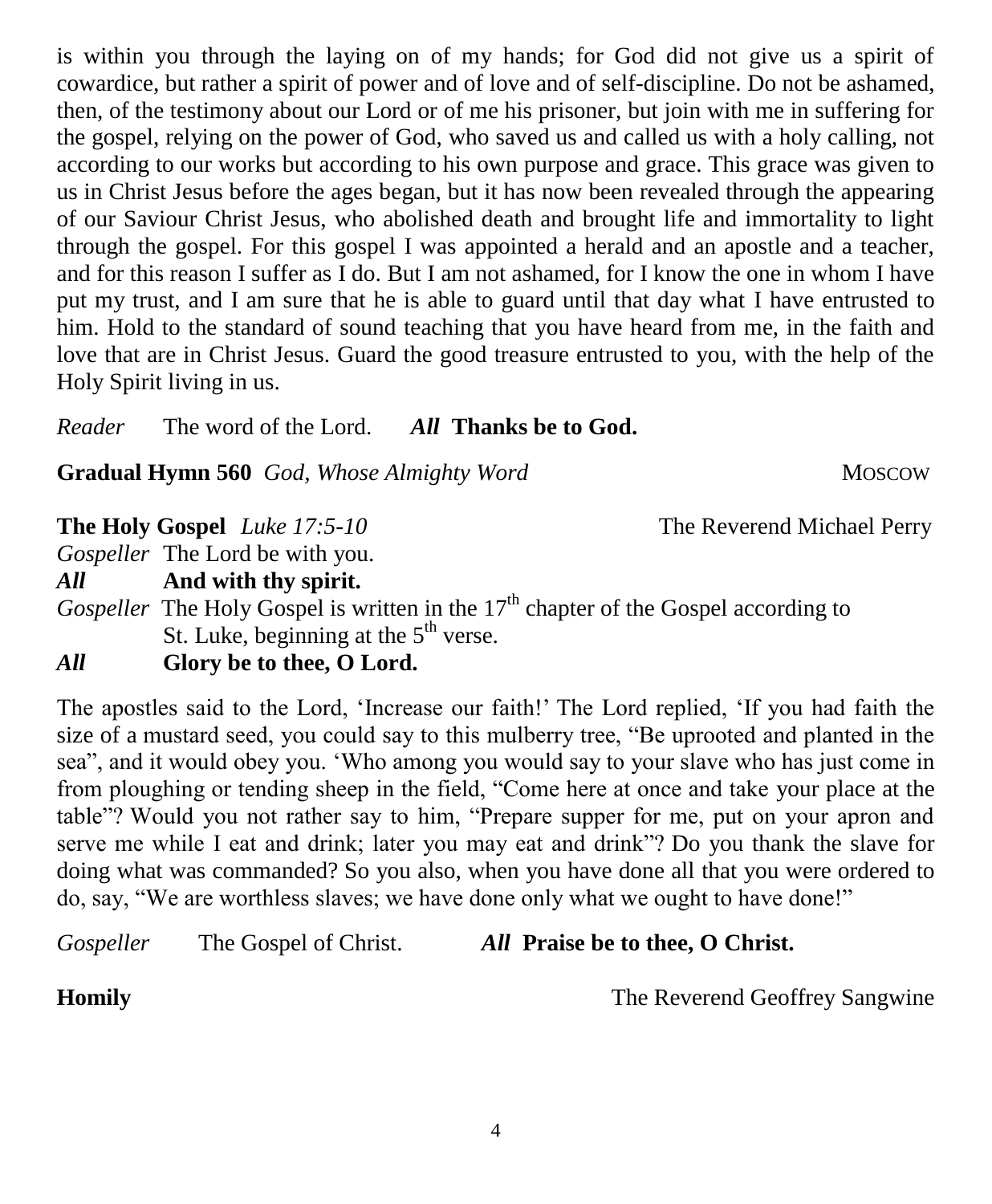## **Nicene Creed –** Pages 234/71

*Celebrant* I believe in one God,

**the Father almighty, maker of heaven and earth, and of all things visible and invisible; and in one Lord Jesus Christ, the only-begotten Son of God, begotten of the Father before all worlds, God, of God; Light, of Light; very God, of very God; begotten, not made; being of one substance with the Father; through whom all things were made: who for us and for our salvation came down from heaven, and was incarnate by the Holy Ghost of the Virgin Mary, and was made man, and was crucified also for us under Pontius Pilate. He suffered and was buried, and the third day he rose again, according to the scriptures, and ascended into heaven, and sitteth on the right hand of the Father. And he shall come again with glory to judge both the quick and the dead: whose kingdom shall have no end. And I believe in the Holy Ghost, the Lord, the giver of life, who proceedeth from the Father and the Son, who with the Father and the Son together is worshipped and glorified, who spake by the prophets. And I believe one, holy, catholic, and apostolic Church. I acknowledge one baptism for the remission of sins. And I look for the resurrection of the dead, and the life of the world to come. Amen.**

**Prayers of the People** Led by Spencer Higgins

**Confession and Absolution –** Pages 238-240/76-78

*The Celebrant invites the prayer of confession. Please kneel, as able. Silence is kept. Celebrant* Almighty God,

**Father of our Lord Jesus Christ, maker of all things and judge of all people: we acknowledge and confess our manifold sins and wickedness, which we from time to time most grievously have committed, by thought, word and deed, against thy divine majesty. We do earnestly repent, and are heartily sorry for these our misdoings. Have mercy upon us, most merciful Father; for thy Son our Lord Jesus Christ's sake, forgive us all that is past; and grant that we may ever hereafter serve and please thee in newness of life, to the honour and glory of thy name; through Jesus Christ our Lord. Amen.**

*The absolution is pronounced*

*Celebrant* The peace of the Lord be always with you. *All* **And with thy spirit.**

*We invite you to share a sign of peace with those near you – a handshake, slight bow or other form of greeting. Please respect the wishes of those who prefer not to shake hands.*

# **Celebration of the Eucharist**

**Offertory Hymn 601** *God, Whose Giving Knows No Ending* BLAENWERN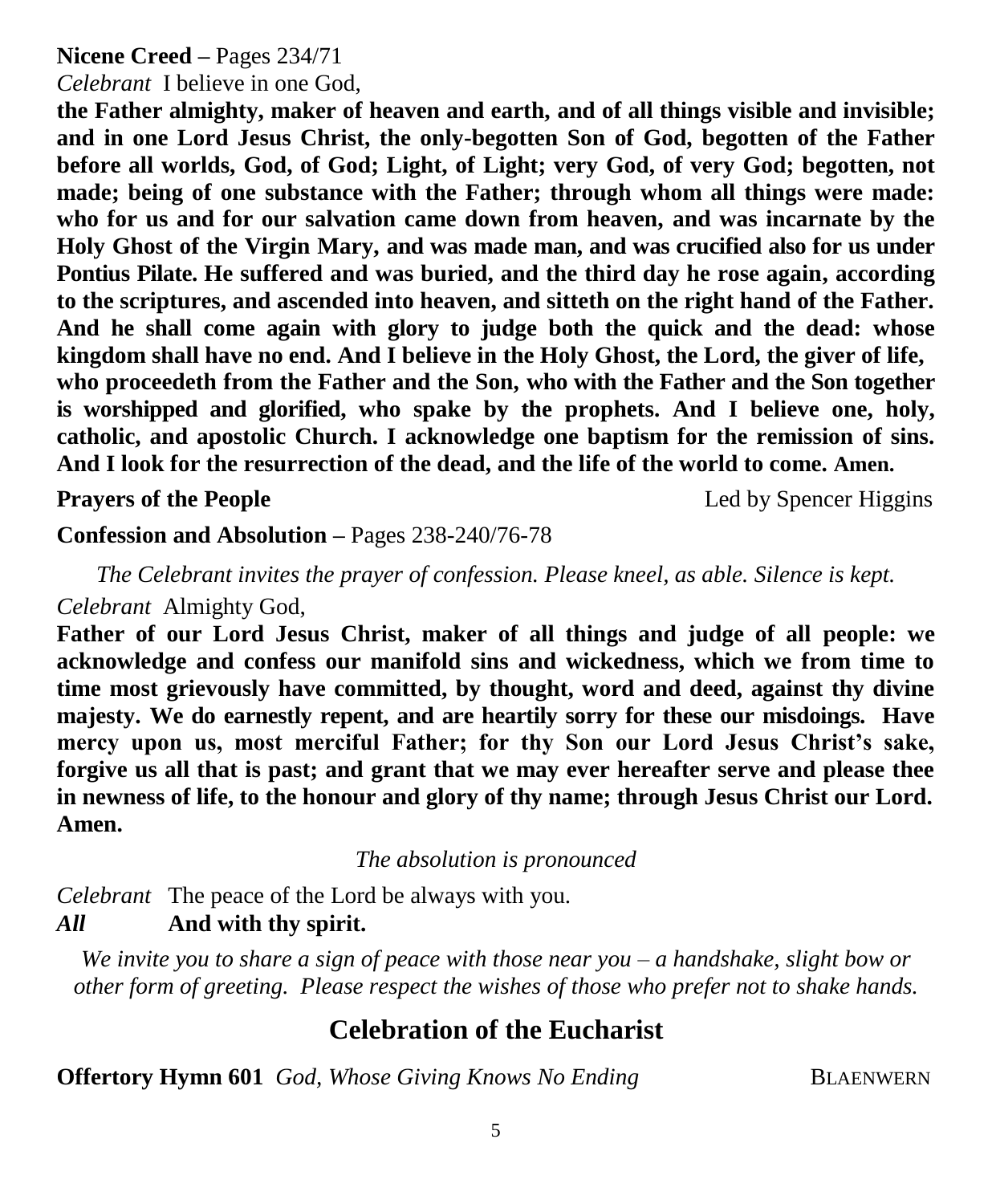## **Prayer over the Gifts**

*Celebrant* God of truth, receive all we offer you this day. Make us worthy servants, strong to follow in the pattern of our Lord and Saviour Jesus Christ **Amen.**

**Great Thanksgiving –** pp. 241-243/78-83

*Celebrant* The Lord be with you.

*All* **And with thy spirit.** 

*Celebrant* Lift up your hearts.

*All* **We lift them up unto the Lord.** 

*Celebrant* Let us give thanks unto our Lord God.

*All* **It is meet and right so to do.** 

*The Celebrant continues with the preface. Then the choir sings:*

Holy, Holy, Holy, Lord God of Hosts.

Heaven and earth are full of thy glory.

Glory be to thee O Lord most High.

Blessed is he that cometh in the name of the Lord.

Hosanna in the highest.

Blessing and glory and thanksgiving be unto thee, almighty God, our heavenly Father, who of thy tender mercy didst give thine only Son Jesus Christ to take our nature upon him, and to suffer death upon the cross for our redemption; who made there, by his one oblation of himself once offered, a full, perfect, and sufficient sacrifice, oblation, and satisfaction, for the sins of the whole world; and did institute, and in his holy Gospel command us to continue, a perpetual memorial of that his precious death, until his coming again. Hear us, O merciful Father, we most humbly beseech thee; and grant that we receiving these thy creatures of bread and wine, according to thy Son our Saviour Jesus Christ's holy institution, in remembrance of his death and passion, may be partakers of his most blessed body and blood; who, in the same night that he was betrayed, took bread; and, when he had given thanks, he brake it; and gave it to his disciples, saying, "Take, eat; this is my body which is given for you: Do this in remembrance of me." Likewise, after supper he took the cup; and when he had given thanks, he gave it to them, saying, "Drink ye all, of this; for this is my blood of the new covenant, which is shed for you and for many for the remission of sins: Do this, as oft as ye shall drink it, in remembrance of me." Wherefore, O Father, Lord of heaven and earth, we thy humble servants, with all thy holy Church, remembering the precious death of thy beloved Son, his mighty resurrection, and glorious ascension, and looking for his coming again in glory, do make before thee, in this sacrament of the holy bread of eternal life and the cup of everlasting salvation, the memorial which he hath commanded: **We praise thee, we bless thee, we thank thee, and we pray to thee, Lord our God.**  And we entirely desire thy fatherly goodness mercifully to accept this our sacrifice of praise

and thanksgiving, most humbly beseeching thee to grant, that by the merits and death of thy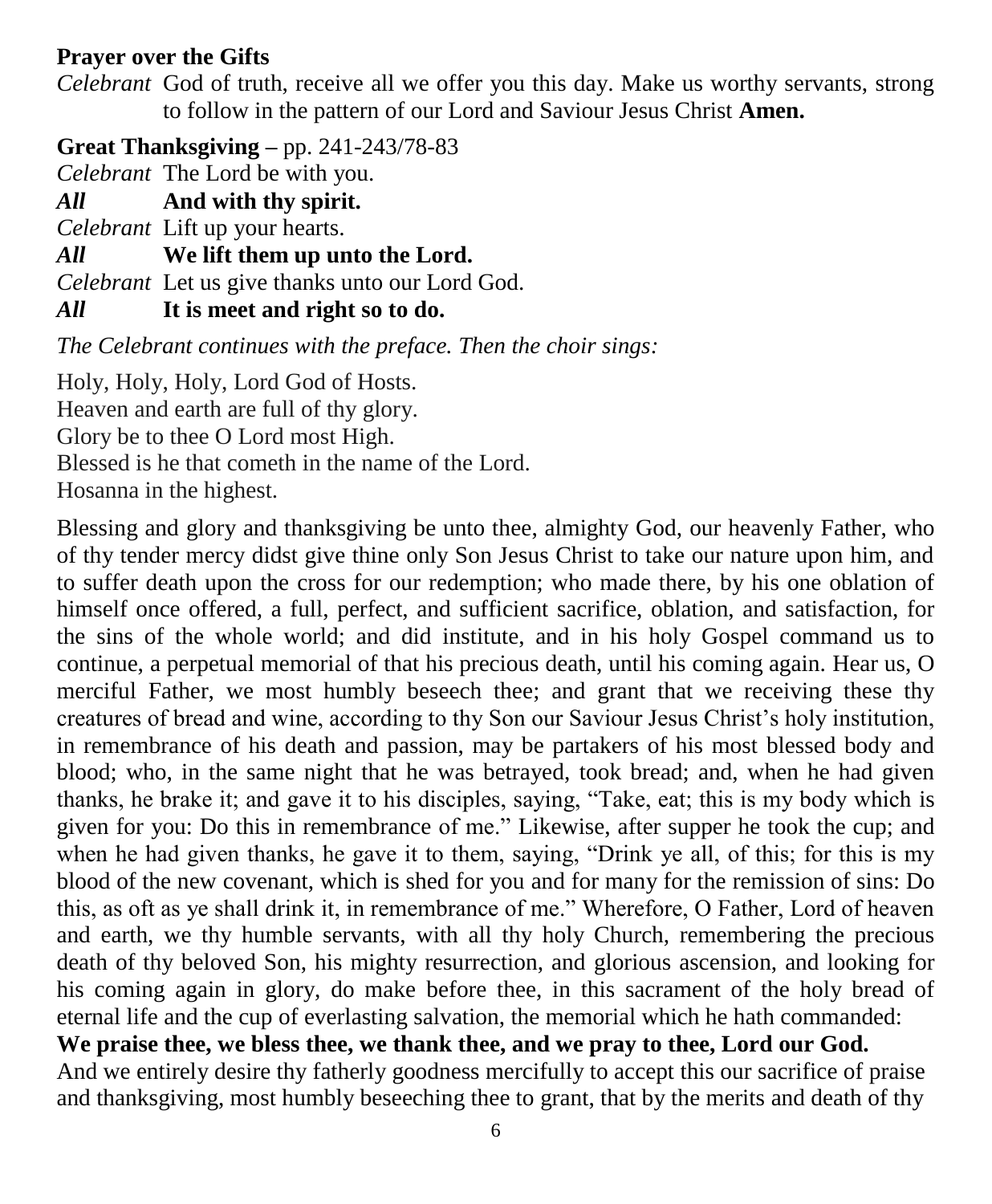Son Jesus Christ, and through faith in his blood, we and all thy whole Church may obtain remission of our sins, and all other benefits of his passion; And we pray that by the power of thy Holy Spirit, all we who are partakers of this holy communion may be fulfilled with thy grace and heavenly benediction; through Jesus Christ our Lord, by whom and with whom, in the unity of the Holy Spirit, all honour and glory be unto thee, O Father Almighty, world without end. **Amen.**

**Lord's Prayer –** *Sung by all*

## **Breaking of the Bread**

*Celebrant* Christ our Passover is sacrificed for us;

- *All* **Therefore, let us keep the feast.**
- *Celebrant* We do not presume
- *All* **to come to this thy Table, O merciful Lord, Trusting in our own righteousness, But in thy manifold and great mercies. We are not worthy So much as to gather up the crumbs under thy Table. But thou art the same Lord, Whose property is always to have mercy: Grant us therefore, gracious Lord, So to eat the Flesh of thy dear Son Jesus Christ, And to drink his Blood, That our sinful bodies may be made clean by his Body, And our souls washed through his most precious Blood, And that we may evermore dwell in him, And he in us. Amen.**

#### **Agnus Dei** HASSLER

*Choir* O Lamb of God, that takest away the sin of the world, have mercy upon us. O Lamb of God, that takest away the sin of the world, have mercy upon us. O Lamb of God, that takest away the sin of the world, grant us thy peace.

**Communion Hymn 75** *With the Body That Was Broken* PANIS VITAE

## **Holy Communion**

*All baptized Christians are welcome to receive Communion. Please do not dip the consecrated bread into the wine - Drinking from the chalice is considered safe from the point of view of public health. You are also welcome to receive only the bread, if you prefer. Indicate this by holding your arms crossed over your chest as the chalice passes; this is also a way to receive a blessing rather than communion. Gluten-free communion wafers are available – please let the administering priest know.*